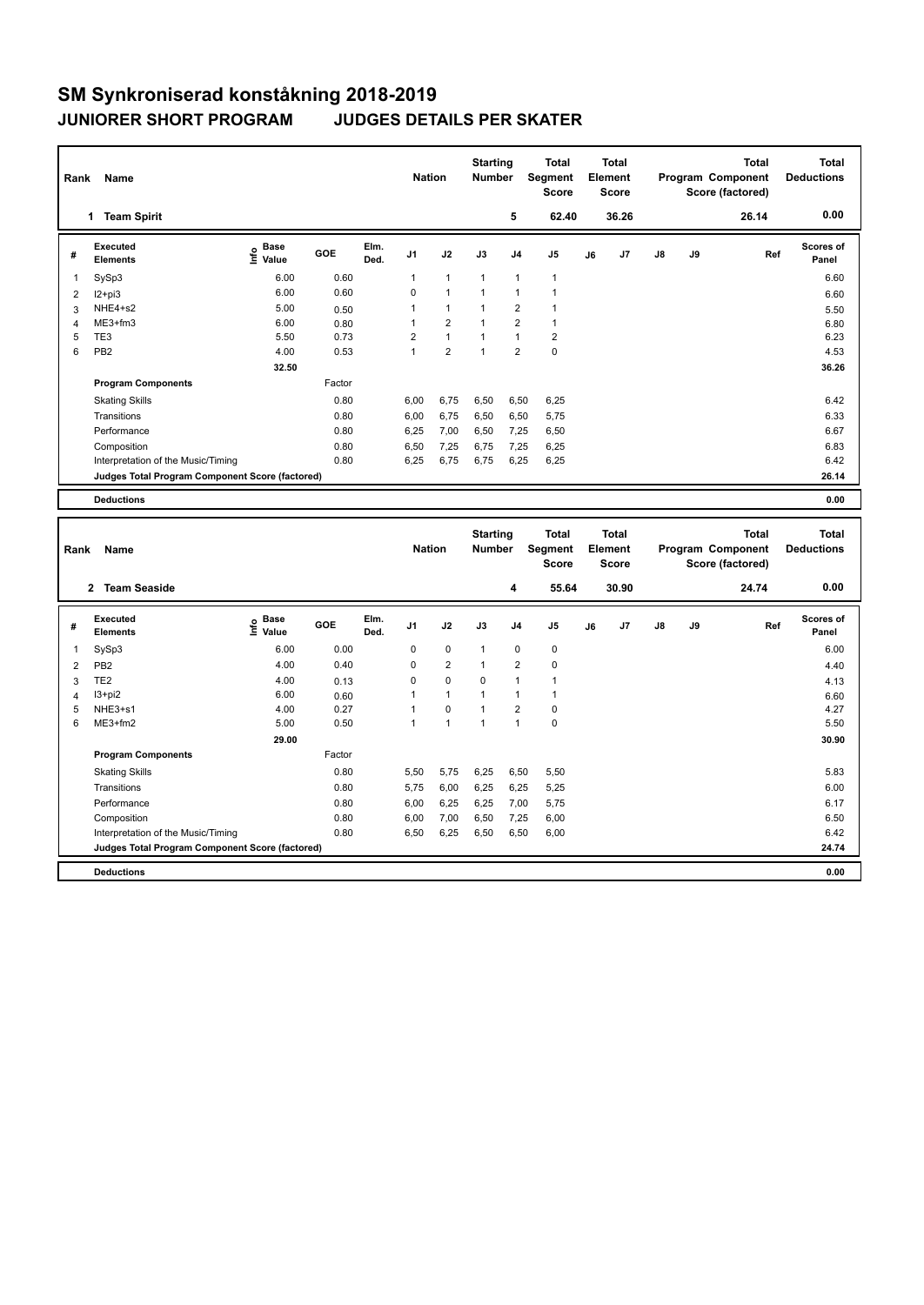## **SM Synkroniserad konståkning 2018-2019 JUNIORER SHORT PROGRAM JUDGES DETAILS PER SKATER**

| Rank           | Name                                            |                                           |         |              | <b>Nation</b>  |                | <b>Starting</b><br><b>Number</b> |                | <b>Total</b><br>Segment<br><b>Score</b> |    | <b>Total</b><br>Element<br><b>Score</b> |    |    | <b>Total</b><br>Program Component<br>Score (factored) | <b>Total</b><br><b>Deductions</b> |
|----------------|-------------------------------------------------|-------------------------------------------|---------|--------------|----------------|----------------|----------------------------------|----------------|-----------------------------------------|----|-----------------------------------------|----|----|-------------------------------------------------------|-----------------------------------|
|                | 3 Team Nova                                     |                                           |         |              |                |                |                                  | $\mathbf 2$    | 53.94                                   |    | 30.08                                   |    |    | 23.86                                                 | 0.00                              |
| #              | <b>Executed</b><br><b>Elements</b>              | <b>Base</b><br>e Base<br>⊆ Value          | GOE     | Elm.<br>Ded. | J1             | J2             | J3                               | J <sub>4</sub> | J5                                      | J6 | J7                                      | J8 | J9 | Ref                                                   | Scores of<br>Panel                |
| 1              | TE <sub>1</sub>                                 | 2.50                                      | $-0.17$ |              | 0              | $\mathbf 0$    | $-1$                             | $-2$           | $-1$                                    |    |                                         |    |    |                                                       | 2.33                              |
| $\overline{2}$ | I3+pi3                                          | 7.00                                      | 0.00    |              | $\mathbf 0$    | $\overline{1}$ | 0                                | $\mathbf 0$    | $\mathbf 0$                             |    |                                         |    |    |                                                       | 7.00                              |
| 3              | PB <sub>2</sub>                                 | 4.00                                      | 0.13    |              | 0              | 0              | 1                                | $\overline{2}$ | $-1$                                    |    |                                         |    |    |                                                       | 4.13                              |
| $\overline{4}$ | $ME3+fm2$                                       | 5.00                                      | 0.67    |              | $\mathbf{1}$   | $\mathbf{1}$   | $\mathbf{1}$                     | $\overline{2}$ | $\overline{2}$                          |    |                                         |    |    |                                                       | 5.67                              |
| 5              | SySp3                                           | 6.00                                      | 0.00    |              | 0              | 0              | 0                                | $-1$           | $\pmb{0}$                               |    |                                         |    |    |                                                       | 6.00                              |
| 6              | NHE3+s2                                         | 4.50                                      | 0.45    |              | $\mathbf{1}$   | $\mathbf{1}$   | 0                                | $\mathbf{1}$   | $\mathbf{1}$                            |    |                                         |    |    |                                                       | 4.95                              |
|                |                                                 | 29.00                                     |         |              |                |                |                                  |                |                                         |    |                                         |    |    |                                                       | 30.08                             |
|                | <b>Program Components</b>                       |                                           | Factor  |              |                |                |                                  |                |                                         |    |                                         |    |    |                                                       |                                   |
|                | <b>Skating Skills</b>                           |                                           | 0.80    |              | 5.50           | 6,00           | 6,00                             | 5,75           | 6,25                                    |    |                                         |    |    |                                                       | 5.92                              |
|                | Transitions                                     |                                           | 0.80    |              | 6,00           | 6,00           | 6,00                             | 6,00           | 5,75                                    |    |                                         |    |    |                                                       | 6.00                              |
|                | Performance                                     |                                           | 0.80    |              | 5,75           | 6,25           | 6,25                             | 6,25           | 5,50                                    |    |                                         |    |    |                                                       | 6.08                              |
|                | Composition                                     |                                           | 0.80    |              | 5,75           | 6,50           | 6,25                             | 6,00           | 5,75                                    |    |                                         |    |    |                                                       | 6.00                              |
|                | Interpretation of the Music/Timing              |                                           | 0.80    |              | 5,75           | 5,75           | 6,25                             | 5,25           | 6,00                                    |    |                                         |    |    |                                                       | 5.83                              |
|                | Judges Total Program Component Score (factored) |                                           |         |              |                |                |                                  |                |                                         |    |                                         |    |    |                                                       | 23.86                             |
|                | <b>Deductions</b>                               |                                           |         |              |                |                |                                  |                |                                         |    |                                         |    |    |                                                       | 0.00                              |
|                |                                                 |                                           |         |              |                |                |                                  |                |                                         |    |                                         |    |    |                                                       |                                   |
|                |                                                 |                                           |         |              |                |                |                                  |                |                                         |    |                                         |    |    |                                                       |                                   |
|                |                                                 |                                           |         |              |                |                | <b>Starting</b>                  |                | <b>Total</b>                            |    | <b>Total</b>                            |    |    | <b>Total</b>                                          | <b>Total</b>                      |
| Rank           | Name                                            |                                           |         |              | <b>Nation</b>  |                | <b>Number</b>                    |                | <b>Segment</b>                          |    | Element                                 |    |    | <b>Program Component</b>                              | <b>Deductions</b>                 |
|                |                                                 |                                           |         |              |                |                |                                  |                | <b>Score</b>                            |    | <b>Score</b>                            |    |    | Score (factored)                                      |                                   |
|                | 4 Team Convivium                                |                                           |         |              |                |                |                                  | 3              | 46.67                                   |    | 24.27                                   |    |    | 22.40                                                 | 0.00                              |
|                |                                                 |                                           |         |              |                |                |                                  |                |                                         |    |                                         |    |    |                                                       |                                   |
| #              | <b>Executed</b><br><b>Elements</b>              | $\frac{e}{E}$ Base<br>$\frac{E}{E}$ Value | GOE     | Elm.<br>Ded. | J <sub>1</sub> | J2             | J3                               | J <sub>4</sub> | J5                                      | J6 | J7                                      | J8 | J9 | Ref                                                   | Scores of<br>Panel                |
| $\mathbf{1}$   | PB <sub>2</sub>                                 | 4.00                                      | 0.27    |              | 1              | $\mathbf{1}$   | 0                                | $\mathbf{1}$   | $\mathbf 0$                             |    |                                         |    |    |                                                       | 4.27                              |
| $\overline{2}$ | $ME2+fm2$                                       | 4.00                                      | $-0.27$ |              | 0              | 0              | $-1$                             | $-1$           | $-1$                                    |    |                                         |    |    |                                                       | 3.73                              |
| 3              | NHE3+s1                                         | 4.00                                      | 0.27    |              | $\mathbf{1}$   | $\mathbf{1}$   | 0                                | $\overline{2}$ | $\pmb{0}$                               |    |                                         |    |    |                                                       | 4.27                              |
| 4              | SySp2                                           | 4.50                                      | 0.00    |              | 0              | 0              | 0                                | $-2$           | $\pmb{0}$                               |    |                                         |    |    |                                                       | 4.50                              |
| 5              | $12 + pi3$                                      | 6.00                                      | 0.00    |              | 0              | 0              | 0                                | $\mathbf 0$    | $\mathbf{1}$                            |    |                                         |    |    |                                                       | 6.00                              |
| 6              | TEB                                             | 1.50                                      | 0.00    |              | 0              | 0              | $-1$                             | $\mathbf 0$    | $\pmb{0}$                               |    |                                         |    |    |                                                       | 1.50                              |
|                |                                                 | 24.00                                     |         |              |                |                |                                  |                |                                         |    |                                         |    |    |                                                       | 24.27                             |
|                | <b>Program Components</b>                       |                                           | Factor  |              |                |                |                                  |                |                                         |    |                                         |    |    |                                                       |                                   |
|                | <b>Skating Skills</b>                           |                                           | 0.80    |              | 5,75           | 5,75           | 5,25                             | 5,50           | 5,00                                    |    |                                         |    |    |                                                       | 5.50                              |
|                | Transitions                                     |                                           | 0.80    |              | 5,75           | 5,75           | 5,25                             | 6,00           | 4,75                                    |    |                                         |    |    |                                                       | 5.58                              |
|                | Performance                                     |                                           | 0.80    |              | 6,00           | 6,00           | 5,50                             | 5,50           | 5,25                                    |    |                                         |    |    |                                                       | 5.67                              |
|                | Composition                                     |                                           | 0.80    |              | 6,00           | 6,00           | 5,50                             | 6,25           | 5,50                                    |    |                                         |    |    |                                                       | 5.83                              |
|                | Interpretation of the Music/Timing              |                                           | 0.80    |              | 5,50           | 5,50           | 5,50                             | 5,25           | 4,75                                    |    |                                         |    |    |                                                       | 5.42                              |

**Deductions 0.00**